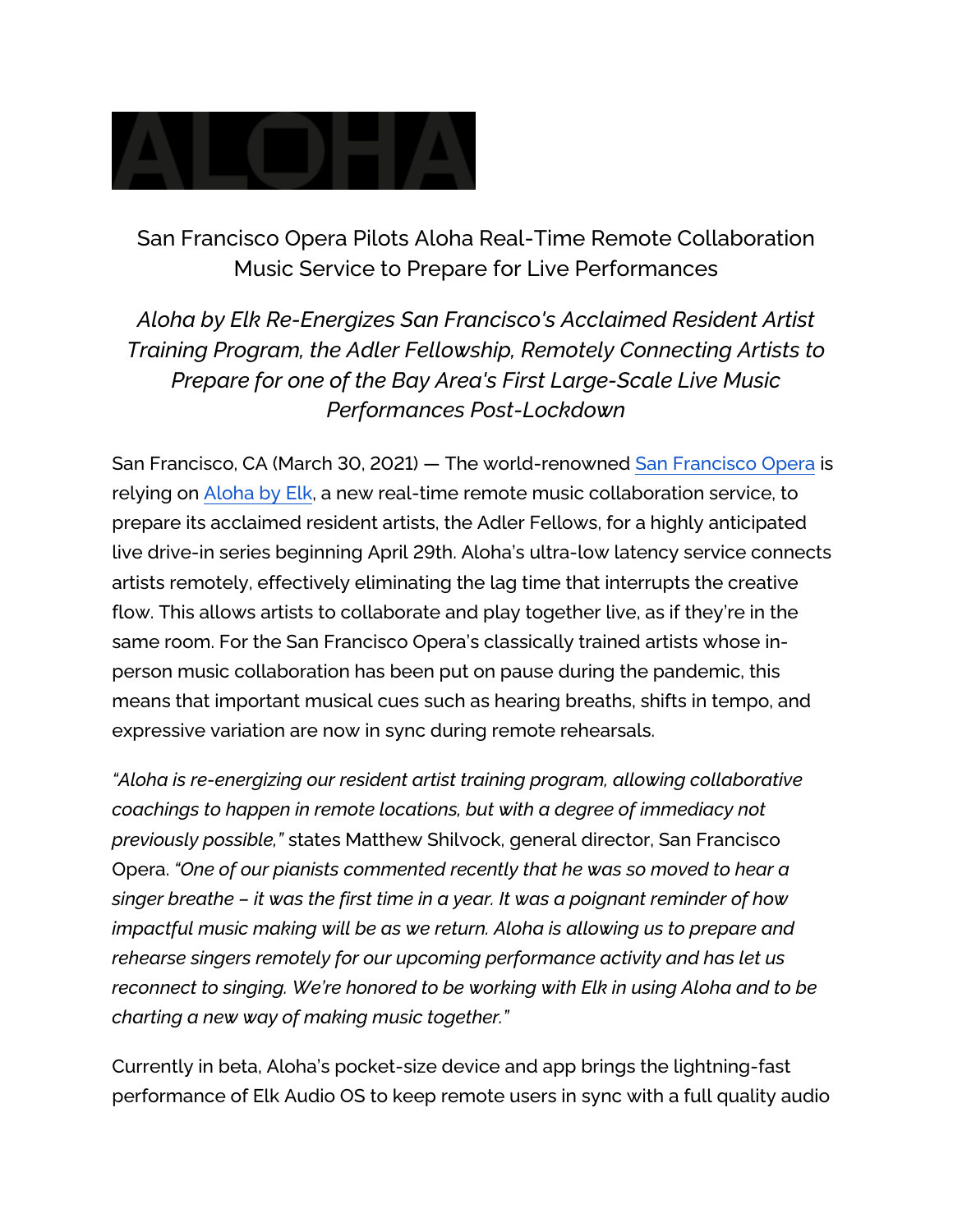experience*.* Easy-to-use features, which are set within a familiar video chat dashboard, include individual monitoring controls, effects and recording capabilities with options for streaming performances and collaborations over popular social channels. The innovative service runs on smartphones, tablets and computers, over high-speed internet and 5G networks and delivers a real-time experience artists need to collaborate remotely.

Carrie-Ann Matheson, artistic director, San Francisco Opera Center, elaborates on the deeper connect point Aloha brings: *"After almost one year of musical isolation, the Aloha system has given our Adler Fellows the beautiful reminder of what it feels like to breathe with another artist. Connection is an integral part of being a musician, and the Aloha by Elk system has allowed us to connect, collaborate, create and react in real time. As we prepare to make the long-awaited transition back into live performances, this exciting technology has helped us immensely in our training for upcoming concerts and operas."* 

For live music, the typical lag time with traditional video conferencing applications can be 15 times more than the minimum needed for artists to make music collaboratively.

*"Digital transformations in this IoT world have connected almost every market imaginable, yet music has remained siloed. This pain point was magnified when the pandemic put an end to live music as we know it,"* comments Michele Benincaso, founder and director, Elk Audio. *"With 5G on the horizon and current networks becoming stronger and faster, we are at a tipping point that has set the stage for Aloha's real-time service connecting artists and instruments in a way never before possible. More than catching up, Aloha is enabling musicians and artists to leapfrog into the connected world and collaborate with anyone, anywhere."* 

San Francisco Opera was one of the first arts organizations to use Aloha to move its music program safely forward during the pandemic, paving the way by pioneering groundbreaking technology for life after COVID-19. Shilvock concludes, *"While we crave getting back to the Opera House, I do believe in a post-pandemic world there will be many opportunities for music making on a remote basis in a way that Aloha would support. Coaching with teachers who might be in another part of the state, or*